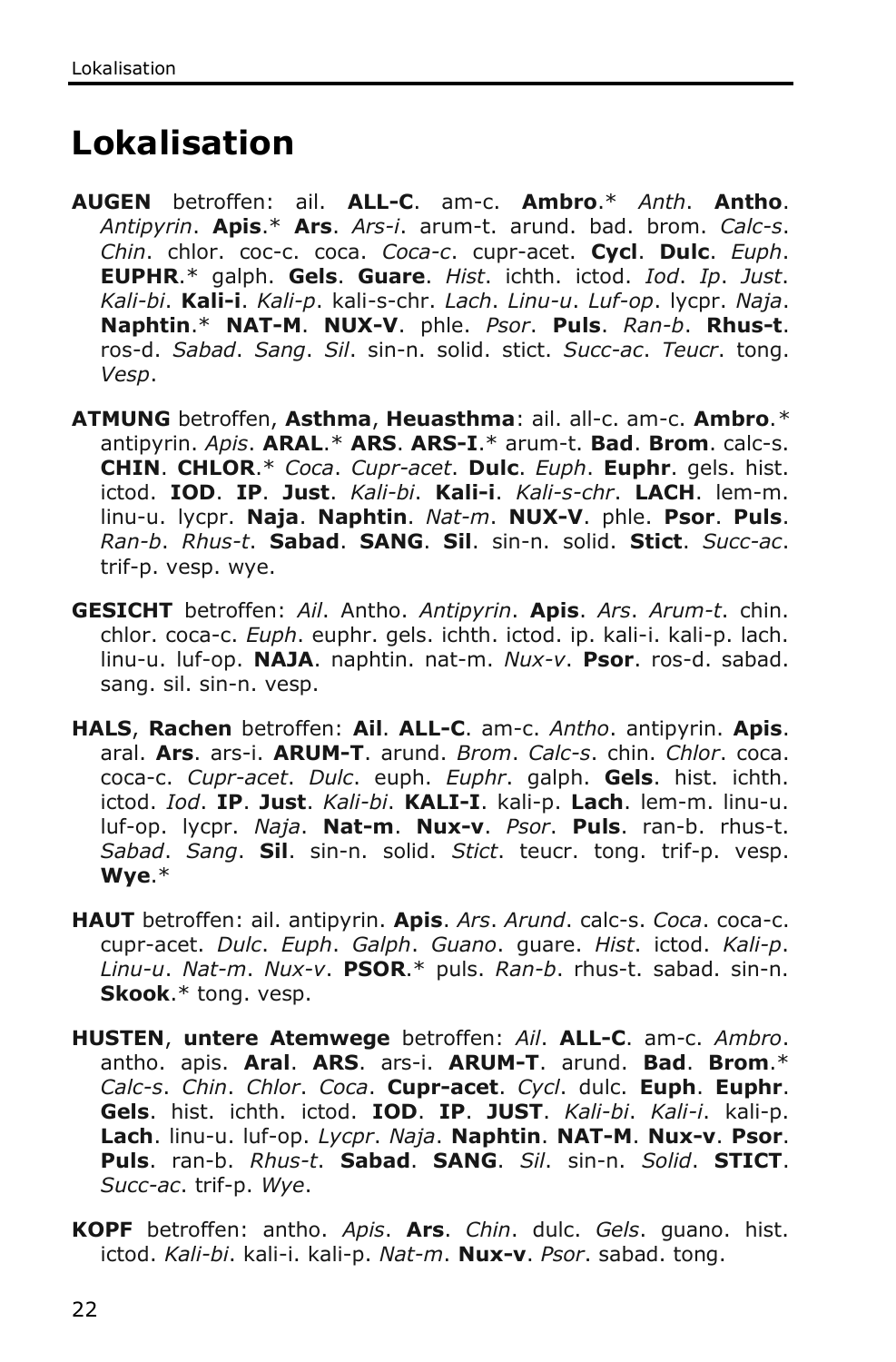# **Allgemeines/Modalitäten**

- **LINKS**: *All-c*. am-c. antipyrin. apis. ars. ars-i. *Arum-t*. arund. bad. brom. chin. *Cupr-acet*. cycl. dulc. **Euph**. *Euphr*. gels. guano. iod. ip. just. *Kali-bi*. *Kali-i*. kali-p. **Lach**. luf-op. lycpr. *Psor*. *Puls*. ran-b. **Rhus-t**. ros-d. **Sabad**. sang. *Sil*. *Sin-n*. *Stict*. *Teucr*. tong. trif-p. vesp. wye.
- **RECHTS**: all-c. am-c. *Antho*.*\** **Apis**.\* aral. ars. arum-t. arund. bad. brom. chin. chlor. cupr-acet. cycl. *Dulc*. *Euph*. *Euphr*. *Gels*. **Iod**. ip. *Kali-bi*. *Kali-i*. kali-p. lach. lem-m. **Lycpr**. **Nux-v**. **Psor**. *Puls*. Ran-b. *Rhus-t*. ros-d. *Sabad*. *Sang*. *Sil*. **Stict**. *Teucr*. tong. *Vesp*. wye.
- **AUFRICHTEN agg**.: ail. brom. *Chin*. euph. ip. kali-bi. lach. nat-m. nux-v. ran-b. **Rhus-t**. sabad.
- **ÄUSSERE EINDRÜCKE agg**.: **Gels**. iod. *Just*. kali-p. *Nux-v*. sil.
- **BERÜHRUNG agg**.: am-c. apis. aral. *Ars*. ars-i. arum-t. arund. *Bad*. *Brom*. **Chin**. *Cupr-acet*. cycl. dulc. *Euph*. euphr. gels. *Iod*. ip. *Kali-bi*. *Kali-i*. *Kali-p*. **Lach**. **Nat-m**. **Nux-v**. *Psor*. puls. **Ran-b**. **Rhus-t**. ros-d. sabad. sang. *Sil*. teucr.
- **BETT**, **im**, **agg**.: am-c. apis. aral. *Ars*. arum-t. brom. chin. *Cupr-acet*. cycl. dulc. *Euph*. euphr. **Iod**. kali-bi. kali-i. kali-p. **Lach**. *Nat-m*. *Nux-v*. *Psor*. **Puls**. ran-b. *Rhus-t*. ros-d. sabad. *Sang*. sil. stict. teucr. vesp.

### **BEWEGUNG**

- **agg**.: am-c. apis. **Ars**.\* ars-i. *Bad*. *Brom*. **Chin**. cupr-acet. cycl. dulc. euph. *Euphr*. *Gels*. *Iod*. **Ip**. *Kali-bi*. *Kali-i*. *Kali-p*. *Lach*. lycpr. *Nat-m*. **Nux-v**.\* *Psor*. puls. **Ran-b**. **Rhus-t**. *Sabad*. *Sang*. *Sil*. *Stict*. vesp.
- **amel**.: *Am-c*. *Ars*. *Brom*. calc-s. chin. chlor. **Coca**.**\*** cycl. **Dulc**.\* **Euph**. euphr. gels. iod. kali-bi. **Kali-i**. kali-p. lach. nat-m. nux-v. **PULS**.\* **Rhus-t**. **Sabad**. sil. tong.
- **BOHREN in der Nase amel**.: **ARUM-T**. *Nat-m*. psor. rhus-t. sabad. sil. stict. teucr.
- **DRUCK amel**.: ail. am-c. aral. **Chin**. cupr-acet. dulc. hist. ichth. *Kali-bi*. kali-i. lach. *Nat-m*. nux-v. psor. puls. ran-b. *Rhus-t*. *Sabad*. sang. tong.
- **ENTBLÖSSEN agg**.: am-c. **Ars**. *Chin*. *Cycl*. *Dulc*. gels. *Kali-bi*. *Lach*. *Nat-m*. **Nux-v**. *Psor*. **Rhus-t**. sabad. *Sil*.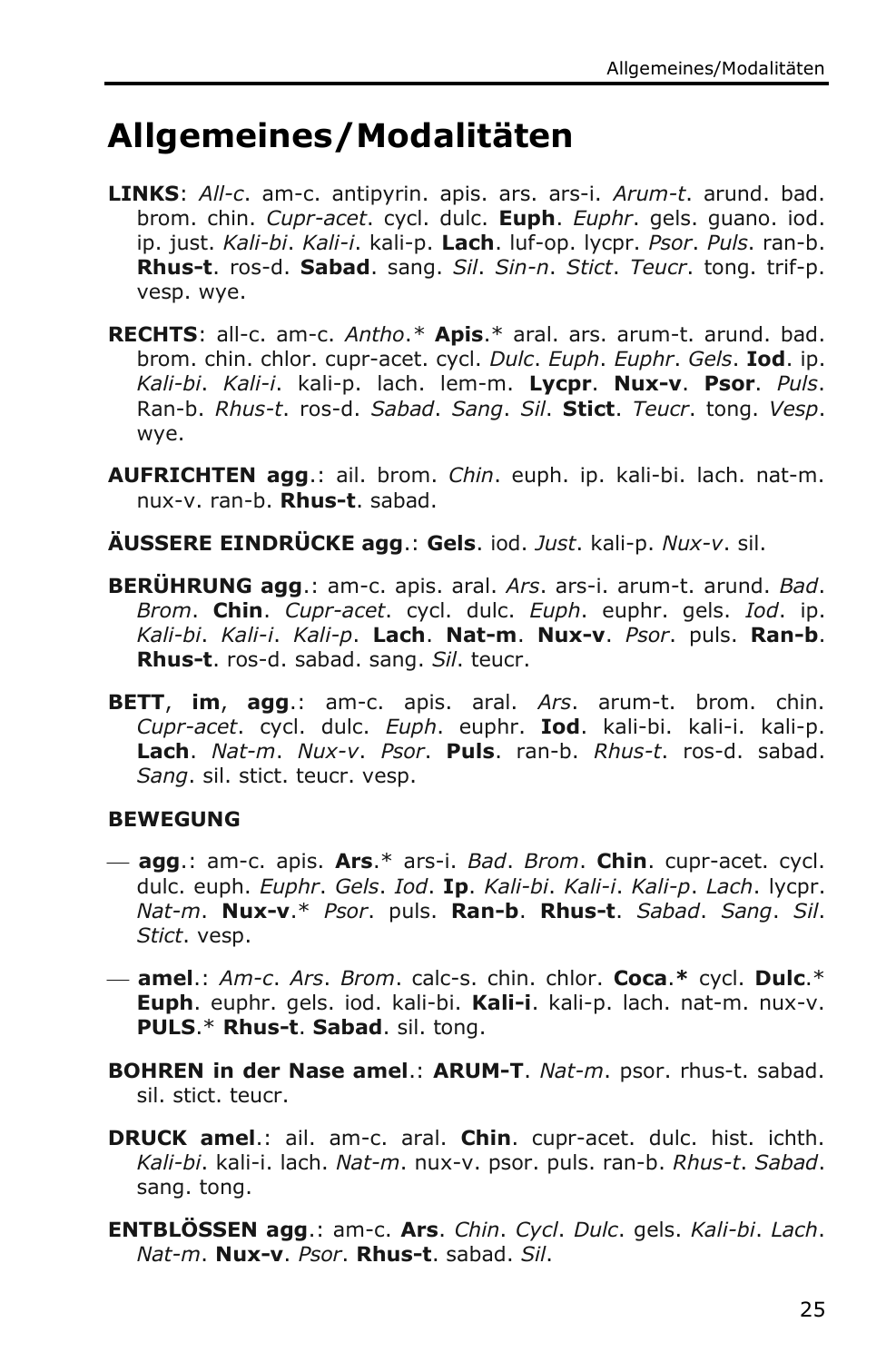## **Empfindungen**

- **BANDGEFÜHL**: all-c. chlor. euphr. guano. **Naja**.
- **BERÜHRT**, **er wird**: antho.
- **BRENNEN**: *Ail*. **ALL-C**. *Am-c*. *Ambro*. *Antipyrin*. **Apis**. *Aral*. **ARS**. **ARS-I**. **Arum-t**. *Arund*.\* brom. **Calc-s**. **Chin**. chlor. coca-c. *Cupr-acet*. cycl. **EUPH**.\* **EUPHR**. galph. **GELS**. *Ictod*. **Iod**. just. kali-bi. **Kali-i**. kali-p. *Lach*. linu-u. luf-op. **Naja**. *Nat-m*. **Nux-v**. *Psor*. *Puls*. *Ran-b*. **Rhus-t**. **SABAD**. **SANG**. *Sil*. *Sin-n*. *Solid*. **Stict**. teucr. tong. vesp. **WYE**.
- **EMPFINDLICH**, **eigener Körpergeruch**: antho.
- **GRIPPE**, **wie bei**: antho. coca-c. lach. naja.
- **HITZE**, **heiß**: ail. all-c. *Apis*. *Ars*. chlor. euphr. hist. **Iod**. *Kali-i*. lach. luf-op. **Naja**. *Nat-m*. *Puls*. *Rhus-t*. sabad. **Sang**. **Sin-n**. teucr. vesp. wye.
- **JUCKEN**: ail. *All-c*. *Am-c*. **Ambro**. antho. *Antipyrin*. apis. *Ars*. **Arum-t**. **Arund**.\* bad. brom. **Calc-s**. *Chin*. coca-c. cycl. *Euphr*. galph. gels. *Guano*.\* hist. ichth. ictod. *Ip*. kali-bi. kali-p. lach. linuu. lycpr. naphtin. nat-m. nux-v. phle. **Psor**. *Puls*. rhus-t. sabad. *Sil*. vesp. **WYE**.\*
- **Augen**: *All-c*. am-c. **AMBRO**.\* *Antho*. antipyrin. *Apis*. *Ars*. ars-i. *Arund*. bad. *Brom*. calc-s. chin. cycl. dulc. *Euph*. *Euphr*. galph. gels. hist. iod. *Kali-bi*. kali-p. *Lach*. naphtin. *Nat-m*. *Nux-v*. phle. **PULS**.\* *Ran-b*. rhus-t. ros-d. sabad. sil. **SUCC-AC**.\* vesp.
- **Bronchien**, **untere Atemwege**: ambro. apis. ars. ars-i. arum-t. arund. *Brom*. calc-s. chin. cycl. dulc. *Euph*. *Euphr*. **IOD**.\* **Ip**.\* just. *Kali-bi*. kali-p. **Lach**.\* *Nat-m*. **Nux-v**.\* *Psor*. **PULS**.\* rhus-t. sabad. sang. sil. stict.
- **Gesicht**: all-c. am-c. antho. *Apis*. *Ars*. arum-t. arund. *Bad*. *Brom*. *Calc-s*. *Chin*. chlor. cycl. dulc. euph. galph. gels. ichth. iod. kali-bi. kali-i. kali-p. lach. *Nat-m*. nux-v. psor. puls. **Rhus-t**. ros-d. *Sabad*. *Sil*.
- **Hals**, **Halskratzen**: **ALL-C**.\* am-c. *Apis*. aral. **ARS**.\* arum-t. arund. *Bad*. **Brom**.\* calc-s. *Chlor*. *Cycl*. *Dulc*. euph. **Euphr**. galph. *Gels*. hist. *Iod*. **Ip**. kali-bi. kali-i. **LACH**. **Nat-m**. **Nux-v**. *Psor*. **Puls**. *Ran-b*. rhus-t. *Sabad*. *Sang*. sil. **Stict**.\* *Wye*.
- **Haut**: ail. all-c. *Am-c*. antipyrin. **Apis**. **Ars**. *Ars-i*. *Arum-t*. arund. bad. brom. calc-s. chin. chlor. cycl. **Dulc**.\* euph. euphr. galph. gels. guano. hist. ichth. ictod. iod. *Ip*. *Kali-bi*. *Kali-i*. kali-p. **Lach**.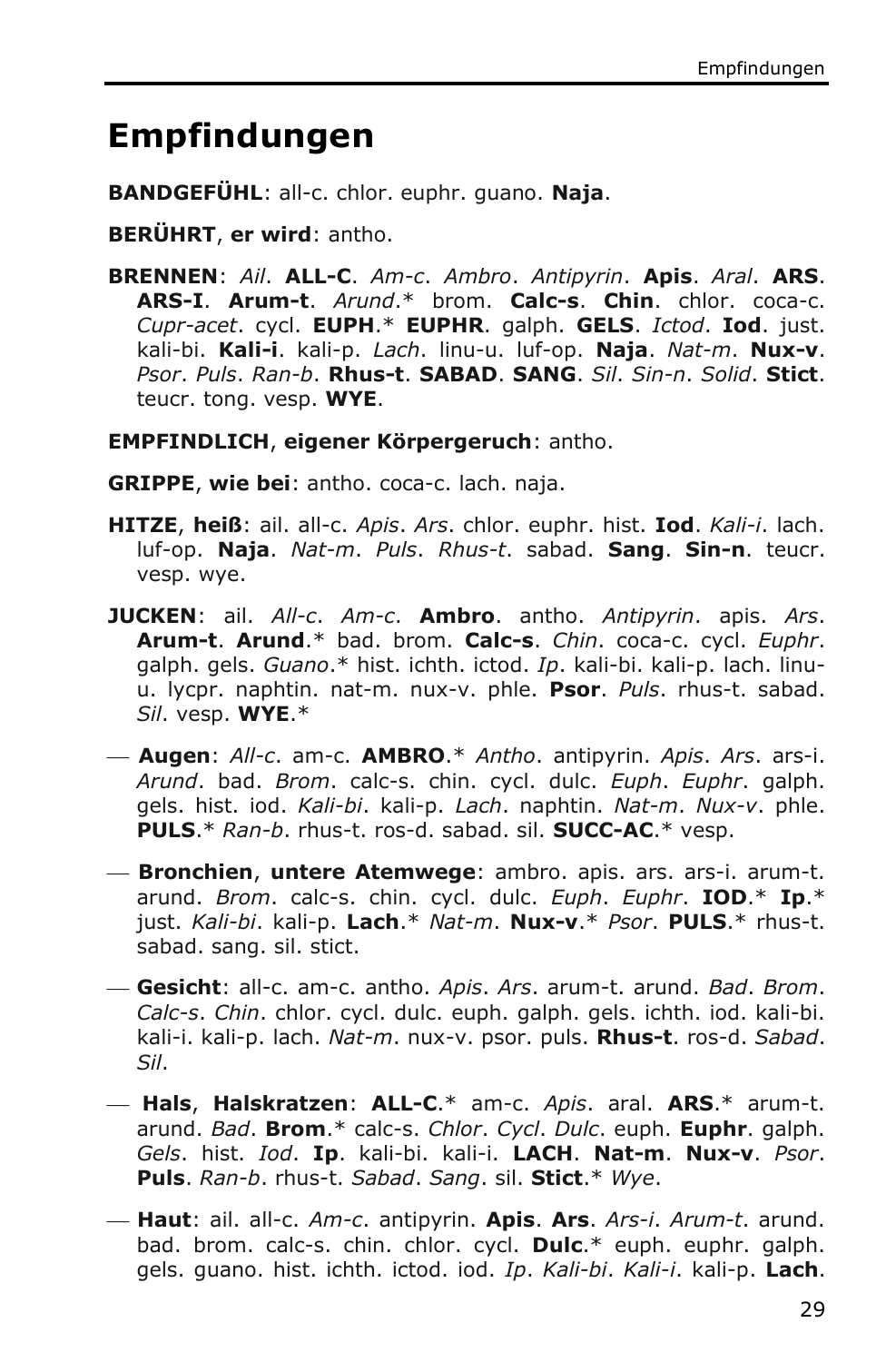## **Atemwege**

- **ATEMNOT**: *Ail*. all-c. am-c. *Ambro*. antipyrin. *Apis*. **Aral**.\* **Ars**. **ARS-I**.\* arum-t. arund. **Bad**. **Brom**.\* calc-s. **Chin**. **CHLOR**.\* coca. **Cupr-acet**. cycl. **Dulc**. *Euph*. *Euphr*. *Gels*. hist. *Ictod*. **Iod**. **Ip**. **Just**. *Kali-bi*. *Kali-i*. kali-p. *Kali-s-chr*. *Lach*. lem-m. linu-u. lycpr. *Naja*. *Naphtin*. *Nat-m*. *Nux-v*. *Phle*. **Psor**. *Puls*. *Ran-b*. **Rhus-t**. ros-d. sabad. sang. *Sil*. sin-n. solid. stict. succ-ac. teucr. trif-p. vesp. wye.
- **abends im Bett agg**.: am-c. *Ars*. chin. iod. nat-m.
- **nachts**: apis. *Aral*.\* **Ars**. *Ars-i*. *Brom*. *Chin*. *Coca*. *Ip*. *Kali-bi*. kali-i. lach. naja. nux-v. **Puls**. rhus-t. sang. stict.
- **AUFSETZEN amel**.: *Apis*. **ARS**.\* *Ars-i*. *Brom*. ip. kali-bi. nux-v. psor. *Puls*.
- **AUSATMEN schwierig**: am-c. aral. ars. chin. **CHLOR**.\* *Dulc*. *Ip*. kali-i. linu-u. *Nat-m*. puls.
- **BEWEGUNG agg**.: *Am-c*. *Apis*. *Ars*. ars-i. chin. *Euph*. euphr. gels. iod. ip. *Kali-i*. nat-m. nux-v. puls. rhus-t. sabad. *Sil*.
- **BEUGEN**, **vornüber**, **amel**.: apis. aral. ars. kali-bi. nat-m.
- **BRUSTSCHMERZ**: am-c. aral. ars. brom. *Chin*. coca. cycl. *Dulc*. euph. hist. iod. ip. kali-bi. naphtin. nat-m. *Nux-v*. *Puls*. ran-b. rhus-t. *Sabad*. stict. teucr.
- **EINATMEN schwierig**: apis. *Aral*. *Ars*. *Brom*. *Chin*. chlor. euphr. gels. ictod. **Iod**.\* *Ip*. linu-u. naja. naphtin. nux-v. *Ran-b*. rhus-t. sang. sil.
- **KLEIDER**, **enge**, **agg**.: apis. naphtin. nux-v.

#### **FREIEN**, **im**

- **agg**.: *Nux-v*. **PSOR**.\* puls. rhus-t. sil.
- **amel**.: *All-c*. *Am-c*. **Apis**. ars-i. *Gels*. *Ip*. just. *Kali-i*. naja. naphtin. **Nat-m**. nux-v. psor. **Puls**. rhus-t. sil.
- **frische Luft** amel: *All-c*. **Apis**. **ARS**. ars-i. *Euphr*. *Gels*. *Ip*. *Kali-i*. *Lach*. **Nat-m**. nux-v. **Puls**.
- **GLOTTISKRAMPF**, **mit**: ars. ars-i. arum-t. brom. chin. **CHLOR**. dulc. *Euphr*. **GELS**. ictod. **Iod**. **IP**. **Kali-i**. kali-p. **Lach**. *Nux-v*. rhus-t. sang. sil.
- **KÄLTEGEFÜHL**: am-c. *Apis*. **Ars**. *Brom*. chin. *Cupr-acet*. kali-bi. nat-m. nux-v. *Ran-b*. rhus-t. sabad.